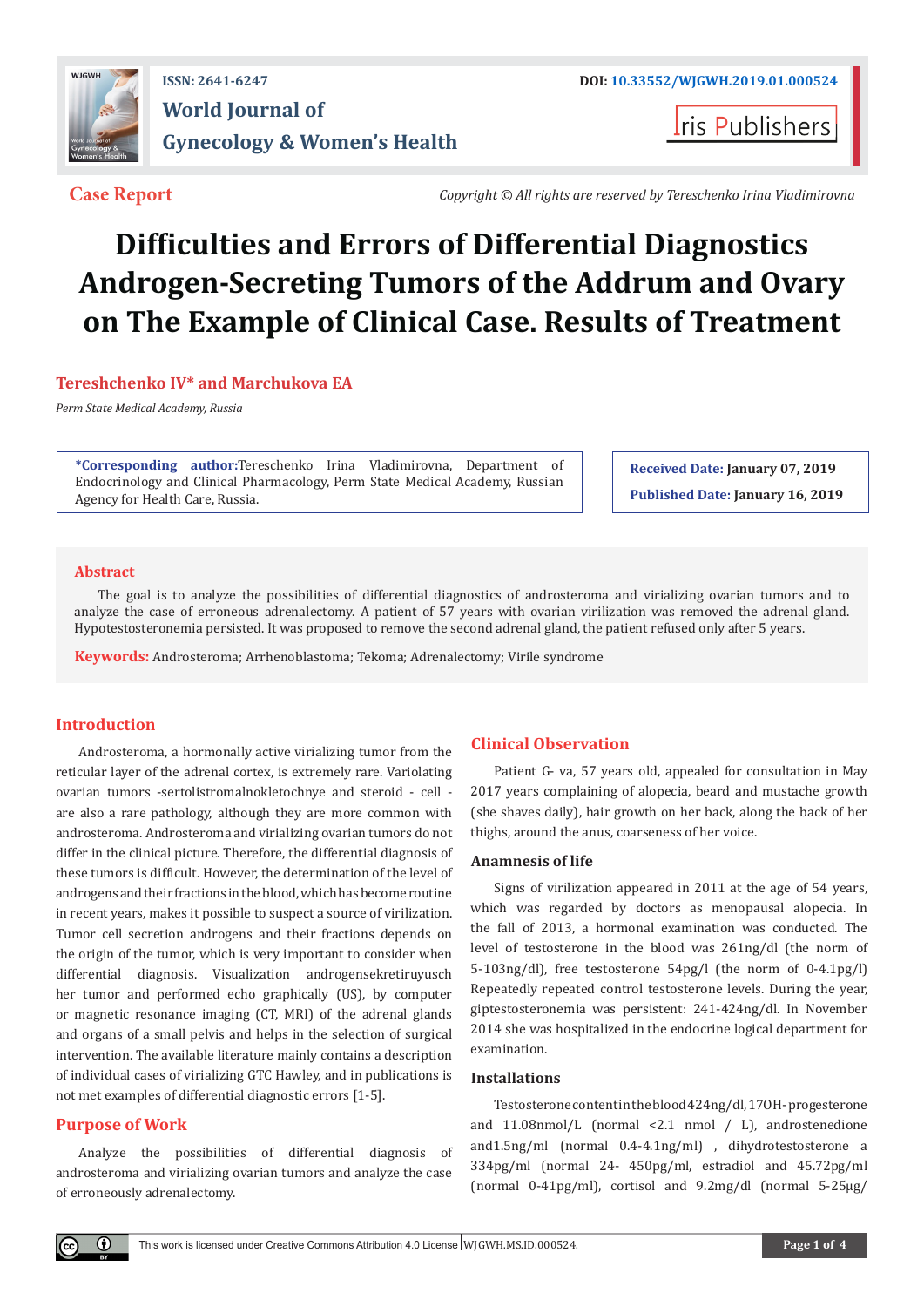dl ), DHEA 27.4µg/dl (the norm 35-430µg / dl ,), aldosterone and 21.6ng/dl (the norm 2.56-44.5ng/dl ), renin a 18.6 mIU/l (normal 4.4-46.9mIU/l), TSH 2.27mIU/ml (norm 0.4-2.0mIU/ ml). Ultrasound of the pelvic organs was performed: intramural uterine fibroids were detected (15mm in diameter); the right ovary is usually located, dimensions 32x23x17mm; heterogeneous echo structure, medium echogenicity, without antral follicles. The left ovary is located along the left edge of the uterus, dimensions 15x7 mm, homogeneous echo structure, usual echogenicity, without antral follicles. Conclusion: ECHO-signs of uterine fibroids. Increasing the size of the right ovary.

Based on the conducted survey, an androsteroma apodised. In order to visualize the tumor twice at an interval of six months was performed multislice computed tomography (CTM) adrenal glands located generally on both sides somewhat enlarged, a wavy convex contour, homogeneous structure. On the right between the legs there is a rounded education up to 14mm in diameter with clear contours, fat density (-87- 92 Hu), the contrast does not save. Para adrenal fiber is not changed. Conclusion: adrenal hyperplasia. Education in the right adrenal gland (lipoma).

Six months later, CT scan of the adrenal glands did not reveal the dynamics. The patient underwent a glucose tolerance test: fasting glucose 5.6mmol/l, 2 hours after ingestion of 75g glucose-9.6mmol/l. Androsteroma of the right adrenal gland. Type 2 diabetes mellitus first identified. The patient was transferred to the surgical department, laparoscopic right-sided adrenalectomy was performed. The following description of the macro preparation is presented: a piece of tissue 4x2x1.6 cm in size, 1 mm cortical substance in the section, 2mm brain tissue; extensive hemorrhage; Histological the remote tissue structure: in adrenal tissue has a cluster of bright and dark rounded cells containing lipids in the cytoplasm.

One month after the operation, the blood testosterone level was 225ng/dl, cortisol 13.7µg/dl. Subsequently, virilization progressed, hypotestosteronemia remained within 241-245ng/dl. Repeated ultrasound of the pelvic organs - without negative dynamics; there is an increase in the right ovary. MKT of abdominal organs: voluminous formations in the abdominal cavity were not detected. Hyperplasia of the left adrenal gland. The patient was offered adrenalectomy left adrenal gland, which she refused, and before May 2017 not to doctors addressed.

 In April 2017, on her own initiative, checked the level of testosterone in the blood, which amounted to 305ng/dl, which was the reason for applying for a consultation. Since the adrenal cause of hyperandrogenism was immediately rejected, the patient is directed to the pelvic organs MKT: the uterus is an evolutive change. The left ovary is not clearly visualized. In the structure of the right ovary, the formation of up to 16-18mm is determined, which intensively accumulates contrast, with a peak in the density increase in the venous phase, with subsequent partial leaching into the delayed phase.

#### **Conclusion**

Hyper vascular formation of the right ovary.

#### **Objective status**

Masculine phenotype. Reduced body fat around the pelvic girdle. Motility, men's gait. The voice is low with male overtones (bar phony). Male type alopecia. Pronounced hirsutism and hypertrichosis. The thyroid gland is not enlarged. The mammary glands are hypo trophic, sluggish, and abundant hair growth around the areolas. From the internal organs of the pathology was not detected BP 135/80.

#### **Gynecological status**

Clitoromegaly, the mucous membranes of the perineum are atrophic, cyanotic. Labia ipoplazi Mr. Rowan. The uterus is small in size. The ovaries are not palpable.

Thus, the patient is symptomatic and virilization def e minizatsii.

#### **Clinical diagnosis**

Virializing tumor of the right ovary. Hypertension stage II, risk 2.

#### **Treatment**

The patient is asked to surgical treatment, which she accepted at once, and more checked twice testosterone la (258ng/dl, 232ng/ dl). Produced laparoscopic bilateral adnexectomy 15.12.2017 year. It turned out I'm an ovary on the left, involutive, 1.5x1.5x0.7cm, tightly elastic, gray on the cut, with small single burgundy patches. The right ovary 2-3-2cm, on its lateral surface is located glandular -cystic structure of burgundy color, without capsule, diameter - 1.5 to 2cm, the cut motley (gray-yellow-twitch the centers of the red and brown) irregular shape. Histologists I: tumor from large polygonal x cells similar to granulozo -lyuteinovymi cells, resembling a corpus luteum cells as diffuse tyazh, fields, nests, with sites of cystic degeneration; the vasculature in the tumor is well developed. Conclusion: steroid- lipid cells unclassifiable tumor of the right ovary; focal (nodular) hypertecosis of the left ovary (hematoxylineosin staining; histochemical study was not conducted).

#### **Results**

After surgery in the blood levels of testosterone became <20ng / ml, color appeared sparse hair, disappeared barifoniya. However, frequent hot flushes began to bother. The level of FSH corresponded to the norm of the menopausal period (33.7mIU/ml; the norm was up to 133.4mIU/ml), the content of estradiol in the blood was < 10pg/ml. After 3 months she began to feel good, the tides stopped spontaneously. Glycemia is monitored and monitored: normal carbohydrate metabolism. Last viewed in XII -2 018g. No complaints. Alopecia disappeared. Hirsutism is less pronounced. Does not need daily shaving (visits the beautician once a month). Gait, motility, voice, phenotype as a whole - feminine. The rapid and significant regression of virilization is amazing.

Clinical manifestations androsteroma and virializing ovarian tumors are similar, which creates difficulties in diagnosis. Symptomatology and depend on the degree of testosterone tumor cells hypersecretion. However, androsteroma occurs more often at the age of 40 years [1,2], virilizing ovarian tumors can develop at any age, but mainly in menopause [3-5]. Hormonal shifts with

**Citation:** Tereshchenko IV, Marchukova EA . Difficulties and Errors of Differential Diagnostics Androgen-Secreting Tumors of the Addrum and Ovar[y on The Example of Clinical Case. Re](http://dx.doi.org/10.33552/WJGWH.2019.01.000524)sults of Treatment. W J Gynecol Women's Health. 1(5): 2018. WJGWH.MS.ID.000524. DOI: 10.33552/WJGWH.2019.01.000524.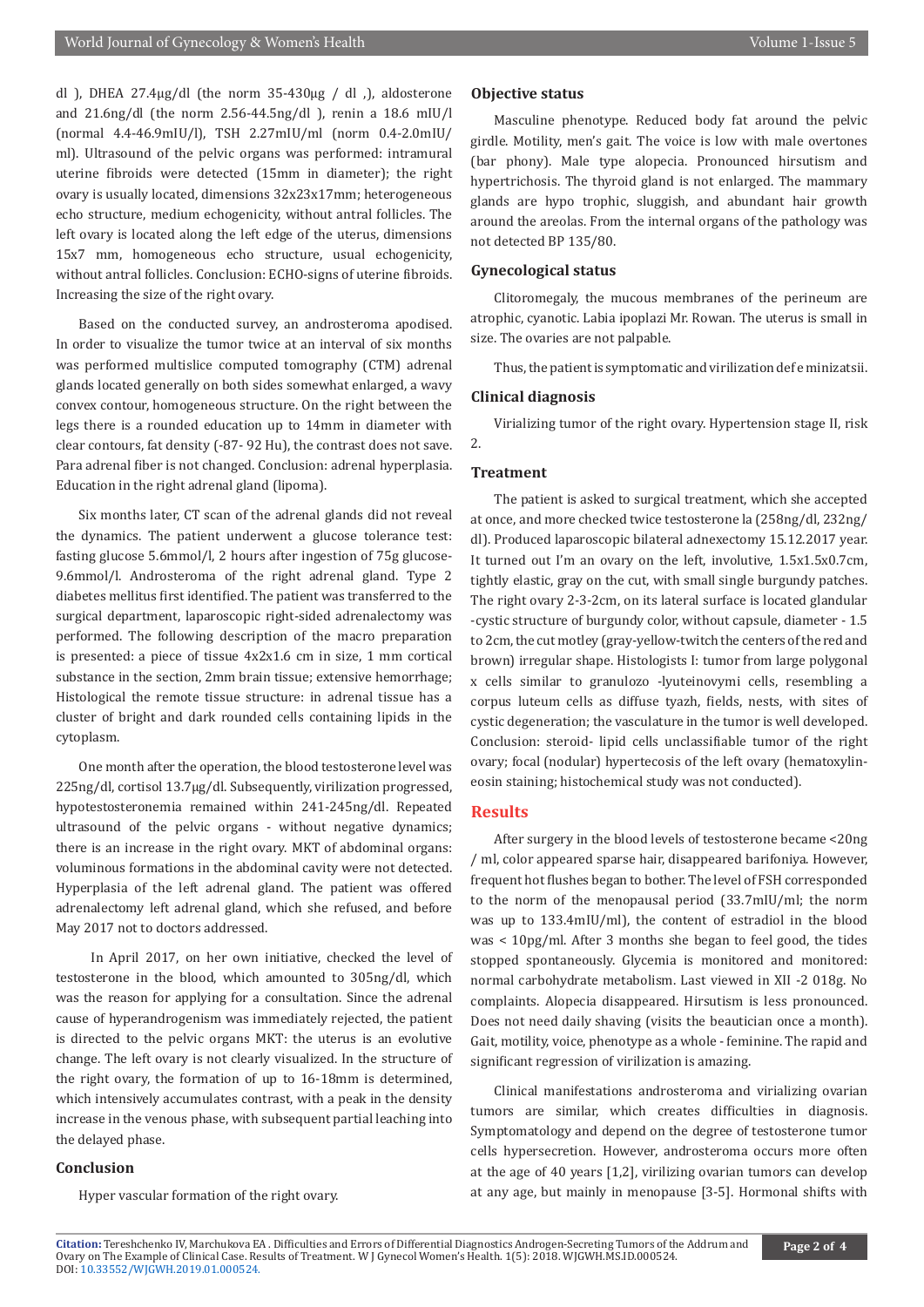adrenal and ovarian tumor hyperandrogenism have cardinal differences (Table 1).

**Table 1:** Hormonal changes in virilizing tumors adrenal and Ovarian virilizing tumor.

| <b>Hormone</b>             | Androsteroma                                                            | <b>Ovarian Virilizing</b><br><b>Tumor</b> |
|----------------------------|-------------------------------------------------------------------------|-------------------------------------------|
| Testosterone               | Persistent and high<br>$excess*$                                        | Persistent and high<br>excess*            |
| Free testosterone          | Moderate increase                                                       | Persistent and high<br>excess*            |
| <b>DHEA</b>                | Significant and persistent<br>increase (increases 10<br>times and $>$ ) | Normal, possibly <<br>$normal*$           |
| $17\alpha$ OH progesterone | Significant and persistent<br>increase                                  | Normal or slightly<br>elevated*           |
| Androstenedion             | Significant and persistent<br>increase                                  | Fine*                                     |
| Dihydrotestosterone        | Normal or elevated                                                      | Normal or elevated                        |
| Estradiol                  | Always down                                                             | Normal, can be<br>upgraded*               |

\*changes in the level of hormones in the blood of the observed patient.

Clearly, virilization and determinism in the observed patient created ovarian hypotestosteronemia. Her hormonal changes directly pointed to the ovarian and not adrenal genesis of hypotestosteronemia, since the blood content of adrenal fractions of androgens was not increased, and DHEA (the main indicator of adrenal hyperandrogenic!) Waseven reduced. In case of virilizing ovarian tumors, mixed hypersecretion of testosterone and estrogen (estradiol and estrone) can be observed. Obviously, this option was in the presented patient, since her estradiol level was slightly elevated.

 To visualize androgensekretiruyusch tumors should be carried out and ultrasound, and CT (MRI) of the adrenal glands and pelvic organs. It should be noted that, in the observed patient, no pelvic CT scan was performed before adrenalectomy, although the right ovary was echo graphically enlarged, and the tumor was not viewed. The results of a double adrenal ICD MCC clearly indicated that it does not have an androsteroma, since an androsteroma always has a dense connective tissue capsule, is located in the tissue of the adrenal gland itself, and not between its legs, actively accumulates contrast (ultraravist).

It is known that with hypertension and long-term use of antihypertensive drugs, secondary hyper aldosteronism and adrenal hyperplasia may develop. This explains bilateral hyperplasia of both adrenal glands in the observed patient. (hypertension in her> 15 years). There was no doubt during the MCC that the rounded tumor between the legs of the adrenal gland is a lipoma. The morphological description of the lipoma in the patient is not done. Depending on the lipoma cell composition may be lipofibroma (soft lipoma, represented mainly by adipose tissue), fibro lipoma (dense touch lipoma, consisting of fat and connective fibrous tissue with prevalence of the latter), angiolipoma with plenty of blood vessels, miolipoma-zhirovik , containing muscle fibers, myelolipoma is a rare species ( adipose tissue is mixed with hematopoietic, it can be found in the tissue of the retroperitoneal space and pelvis, as well as in the adrenal glands). The patient may have removed the

myelolipoma, as a massive hemorrhage was found in the macro preparation [6]. Lipoma of the adrenal gland in a patient can be fairly attributed to hormonally inactive incidentalome (not accidentally, when the adrenal ICT was performed, the formation did not accumulate contrast), and since the diameter of the lipoma did not exceed 1.5cm, there was no indication for adrenalectomy. Changes in the adrenal glands, the patient - their hyperplasia, presence of lipoma - created additional difficulties in the differential diagnostics. However, for the healing operation - adrenalectomy the patient was made unreasonably and in vain.

 Virilating ovarian tumors can form from its various elements. While in the world there is no single classification of masculinizing ovarian tumors. Allocategranulozokletochnuyu tumor tekomu, androblastomu (tumor cells of sex cord - or Sertoli cells Le ydiga cells) lipidokletochnye tumors (lyuteomy). Often, a morphological diagnosis can only be made by means of histochemistry, which was not done by the patient. Therefore, an exact morphological diagnosis has not been made. However, yrazhennost virilization and speed of its progression independent of ghee with ontological structure of ovarian tumors, but only on its androgensekretornoy activity. Topic diagnosis of ovarian tumors always presents great difficulties, since they are small in size and can be localized in the area of the ovary collar (this makes visualization difficult during ultrasound). They may not be clearly determined by ultrasound of the ovaries, as was the case with the observed patient. In such cases, the unilateral enlargement of the ovary should be alarming. Heredoc they lack capsule; they are bilateral or recur after surgery; there is always the risk of their malignancy, which means that surgical treatment should be carried out as early as possible. In a patient, the approximate duration of the disease before the removal of the tumor was 7 years! Hypertecosis of the left ovary aggravated virilization, and in addition, it was a precancerous condition. Bilateral adnexectomy was necessary. Uterus extirpation was not required (the principle of reducing surgical aggression was observed).

Known gipertekoz characterized by insulin resistance. In yrazhennost stromal hypertecosis is directly related to how significant insulin resistance is: The β-cells have insulin receptors, and insulin helps them to produce androgens. Reducing the sensitivity of cells to insulin causes nak about Nia glucose pleas in the blood that is not able to penetrate the cells, which manifested itself in the patient. It is important to note that after surgery, her carbohydrate metabolism returned to normal, i.e. a violation of the glucose tolerance test was obviously a manifestation of hypertecosis, and the diagnosis of type 2 diabetes mellitus was wrongly set.

#### **Findings**

1. Despite the complete clinical similarity of androsteroma and virilizing ovarian tumors, the resulting hormonal changes differ dramatically, and this helps differentiate the localization of the tumor.

2. In order to avoid diagnostic errors for topical diagnosis of a virilizing tumor, it is always necessary to perform ultrasound and CT or MRI of the adrenal glands and pelvic organs.